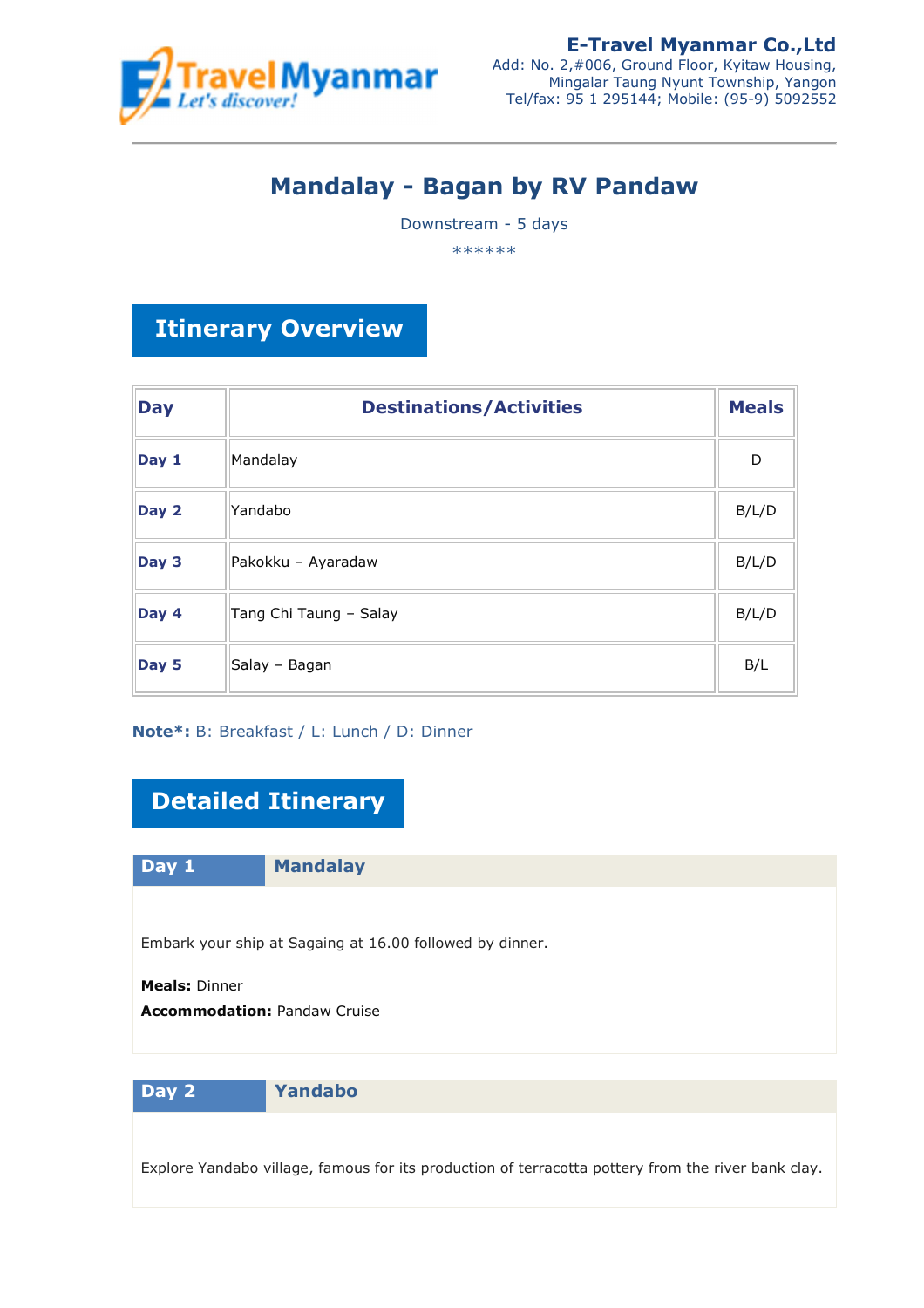

This village is well-known as the place where the first Anglo-Burmese war ended by the peace treaty signed in 1826. Morning walking tour and a visit to a pottery workshop to see first-hand the production process. This is a hands-on experience which you are welcome to try.

Visit the Pandaw supported Yandabo School (if no school holidays).

Moor overnight at Shwe Tan Tit village.

**Meals:** Breakfast/Lunch/Dinner **Accommodation: Pandaw Cruise** 

**Day 3 Pakokku - Ayardaw**

Explore Pakokku, experiencing the local market and town centre by Tuk Tuk. Sail to the Ayardaw charity clinic supported by Pandaw. Afternoon walk around the village.

Pakkoku is a city of about 100,000 inhabitants located 30 km from Bagan. Main produce are tobacco, cotton, peanuts, Thanatkha (traditional make-up and sun lotion) and textiles. Visit Pakokku's main market by Tuk Tuk.

Stop at a cheroot workshop and discover how traditional cheroot cigars are made.

Moor overnight at Tant Chi village.

**Meals:** Breakfast/Lunch/Dinner **Accommodation: Pandaw Cruise** 



#### **Day 4 Tant Chi Taung - Salay**

Drive up the winding road of the Tant-Chi-Taung mountain to visit the hill top stupa. On the way back, watch a traditional paper-mache elephant dance performed by the villagers from Tant-Chi.

Sail to Salay, a small town which was once a bustling trading port, now a sleepy village filled with colonial architectural treasures and timeless teak monasteries.

Walk from the ship to Yoke-Sone Kyaung, the best-known teak carved monastery in Burma, stopping at Salay House on return.

Moor overnight at Sala.